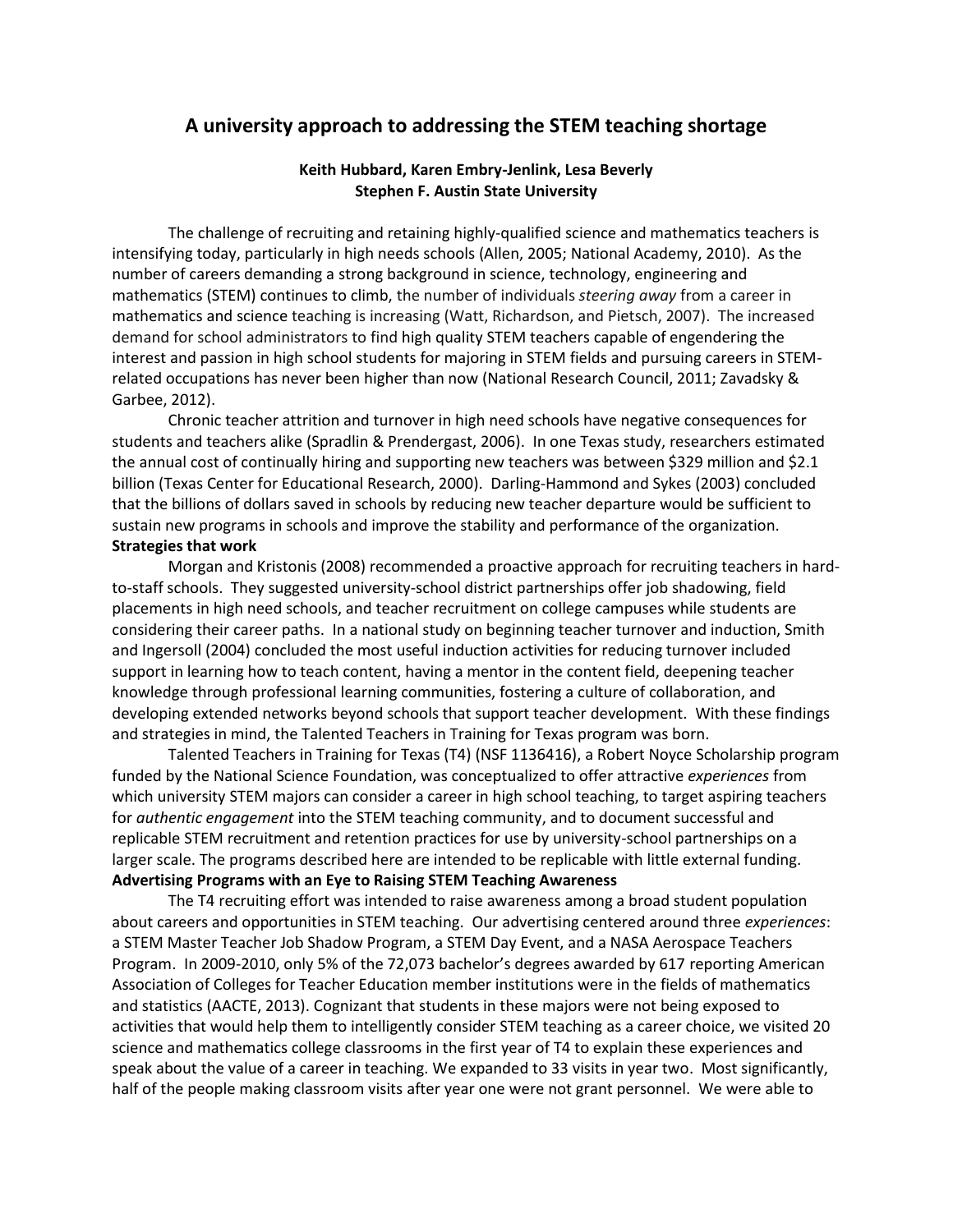incorporate university students who had participated in the programs and university faculty and staff who had worked as high school teachers before moving to higher education. Personal contacts with faculty advisors, printed fliers, and video testimonials on our website are also elements of our advertising strategy. Finally, we distributed our recruiting materials electronically to (nearly) all past participants and expecting this distribution network to grow over time. When speaking with applicants after the first year, the majority had heard about the T4 programs from someone who had previously participated in them. Over 100 students became involved in these programs over the first two years alone, and many more have heard about the T4 programs and the possibility of a career in STEM teaching.

### **Experience 1: STEM Teacher Job Shadow**

The STEM Master Teacher Job Shadow was created to allow prospective teachers, called T4 recruits, a realistic window into the STEM teaching profession and at the same time develop an authentic working relationship with an accomplished science or mathematics teacher. The program consists of placing T4 recruits with Master Science or Mathematics Teachers, a large group meeting for orientation the week before the shadow, a full forty-hour week of working with the Master Teacher, and a half-day debriefing with T4 recruits and master teachers afterward. The actual shadowing is scheduled after the university's spring semester but while high schools are still in session. Access to such a high quality pool of master teachers is a direct result of three previous projects at our university: a Robert Noyce Master Teaching Fellows program (NSF0934878), a Math Science Partnership cohort of teacher leaders (NSF0227128) – both funded by the National Science Foundation, and a state-funded Math, Science & Technology Teacher Preparation Academy (P16EQ-MST2-08-1) for high school teachers. These programs provide a network of excellent teachers for the job shadow. Over time, we have expanded our pool of model teachers by asking teachers we believed to be excellent for recommendations. Our experience is that networks of teachers are developed over time by seeking opportunities to support teachers in the field and sustaining professional connections once contact is made.

Prior to the shadow, we provide time for Master Teachers and the T4 Recruits to become acquainted and for Master Teachers to clarify their professional expectations for the week (dress code, parking, office check-in, etc). Additionally, Master Teachers are engaged in discussion as a group about approaches to authentically include T4 recruits in the teaching enterprise. Finally, we review our Master Teachers' interaction with T4 recruits after each job shadow to ensure we are offering prospective teachers the most outstanding experience possible.

During the job shadow experience, T4 Recruits complete reflection journals each day. Along with assisting students in critically evaluating the profession and their own strengths and weaknesses relative to teaching, these journals allow us to capture a wealth of perspectives that might otherwise have been unknown to us. After the experience, Erica, a T4 recruit participating in the job shadow, wrote "I am now, more than ever, inspired to teach and pursue this career. I saw things (abilities and creativity) in myself that I didn't see before." (All participant names are pseudonyms.)

An unexpected benefit was that the Master Teachers found the job shadow tremendously encouraging. The Master Teachers appeared to prefer the job shadow's teaching exposure to traditional observations. "They got five day's work… they got to see the reality of it. Not just 'this hour' every single day," Joe explained. Nearly all Master Teachers indicated an eagerness to be included for participation in future events and incorporate other Master Teachers' ideas in the future.

Initially, both Master Teachers and T4 recruits were compensated by the grant via a one-time \$450 stipend. However, in the second year some participated with no compensation and described the experience as outstanding. At the debriefing following the second year, 100% of Master Teachers indicated a willingness to participate in the program again even after funding ended. Establishing a network of committed practicing Master Teachers is vital to the success of our program.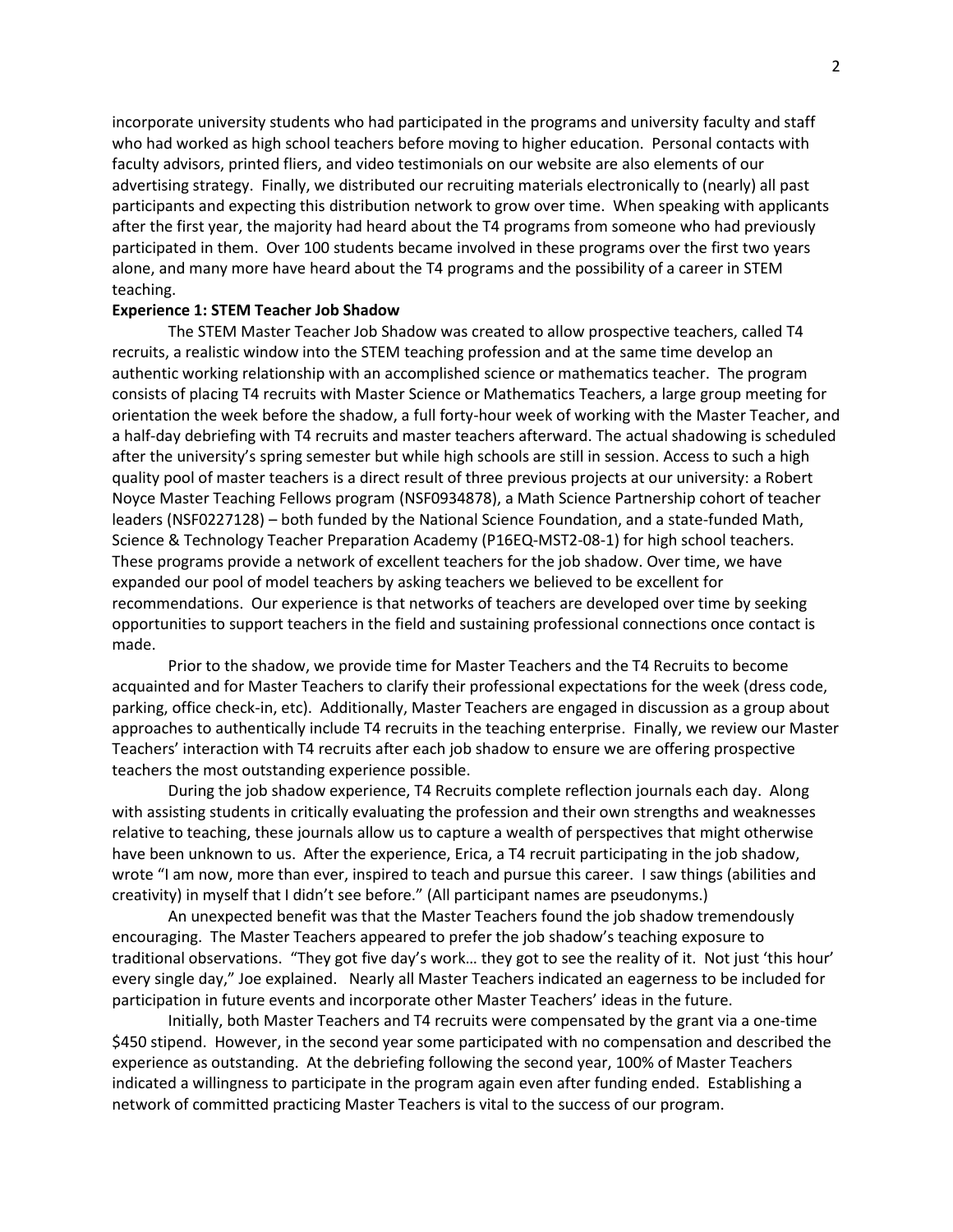#### **Experience 2: STEM Day for High School Students**

STEM Days events are a day focused on the careers and opportunities which exist in Science, Technology, Engineering and Mathematics. Faculty at our university had discussed holding a high school STEM Day for years, but the T4 project catalyzed the event to *actually happen*. Whether it be internal or external, we recommend writing a grant as a way to articulate vision and put a deadline on getting a STEM Day in place. In the end, T4 funding paid for about a third of the costs (\$3000) related to STEM Day, but more importantly it served as an incubator. The vision was to bring in hundreds of local high school students to our university to do exploratory activities and hear speakers from a variety of STEM fields. Although recruiting future STEM majors is an endeavor any university administrator would value, the T4 project's approach was to utilize the event to expose university STEM students to the possibility of a career in high school teaching at the same time as exposing high school students to STEM disciplines.

Our university's first STEM Day consisted of 12 school districts, 243 students, and 34 teachers. Additionally, about a dozen attendees from community colleges and educational support centers visited to investigate the model. Following the experience, 81% of high school students indicated that their *interest in STEM* had increased and 96% indicating their *knowledge about STEM careers* had increased. Unfortunately, our success appeared to be meager among the university students involved in STEM Day as guides and co-presenters. We included over 80 college students in STEM Day but many participated for as little as 5-10 minutes. In the follow-up survey, 96% indicated that their interest in high school teaching had not changed, and 52% of the university students involved were either seniors or graduate students – not prime targets to change career plans.

For the second annual STEM Day, the number of university students participating was reduced to 55 students with more clearly defined roles and more sustained activities. Guides were assigned to a single cohort of students throughout the morning activities, acting as leaders and mentors. This proved to have a significant impact on our teacher recruiting efforts. Only 4% of university student participants report increased interest in high school teaching the first year, while 42% indicated their interest had increased the second year. This increase coincided with an overall increase in attendance (266 high school students) and high school student interest levels remained strong.

Hosting a STEM Day is helpful as a public relations move for your university, an opportunity to collaborate with colleagues across the sciences, a recruiting tool for STEM majors, *and* an experience for STEM majors to consider high school teaching without ever leaving the university.

## **Experience 3: NASA Aerospace Teachers Program**

One of the greatest successes of the T4 program is a dynamic partnership established between the program and NASA. NASA's High School Aerospace Scholars (HAS), a twelve-year-old outreach program, identifies talented high school students from across Texas, trains them remotely during the school year, then facilitates a week of team collaboration on STEM challenges at NASA's Clear Lake facility. Each team is assigned a certified classroom teacher, a NASA professional, and has access to a wide variety of other NASA personnel. T4 partnered with HAS by providing and funding college students to work as junior teachers alongside existing certified teachers.

Thus far, 23 T4 junior teachers from our university and partner junior college have participated. The experience affirmed some junior teachers' interest in teaching and pushed others to seriously consider the teaching profession. Aleisha raved that it opened her eyes to the bonds that teachers and students develop. Afterward Carol wrote, "Before I started the HAS program, I already knew I did not want to teach, but having such a great group of kids has confused me." Overall, roughly 60% of junior teachers reported in exit interviews either that their interest in teaching had increased or their previous commitment to teach had solidified.

After the initial year, we established clearer expectations for T4 junior teachers going into the program about what they would be doing by adding a pre-experience orientation and pre-experience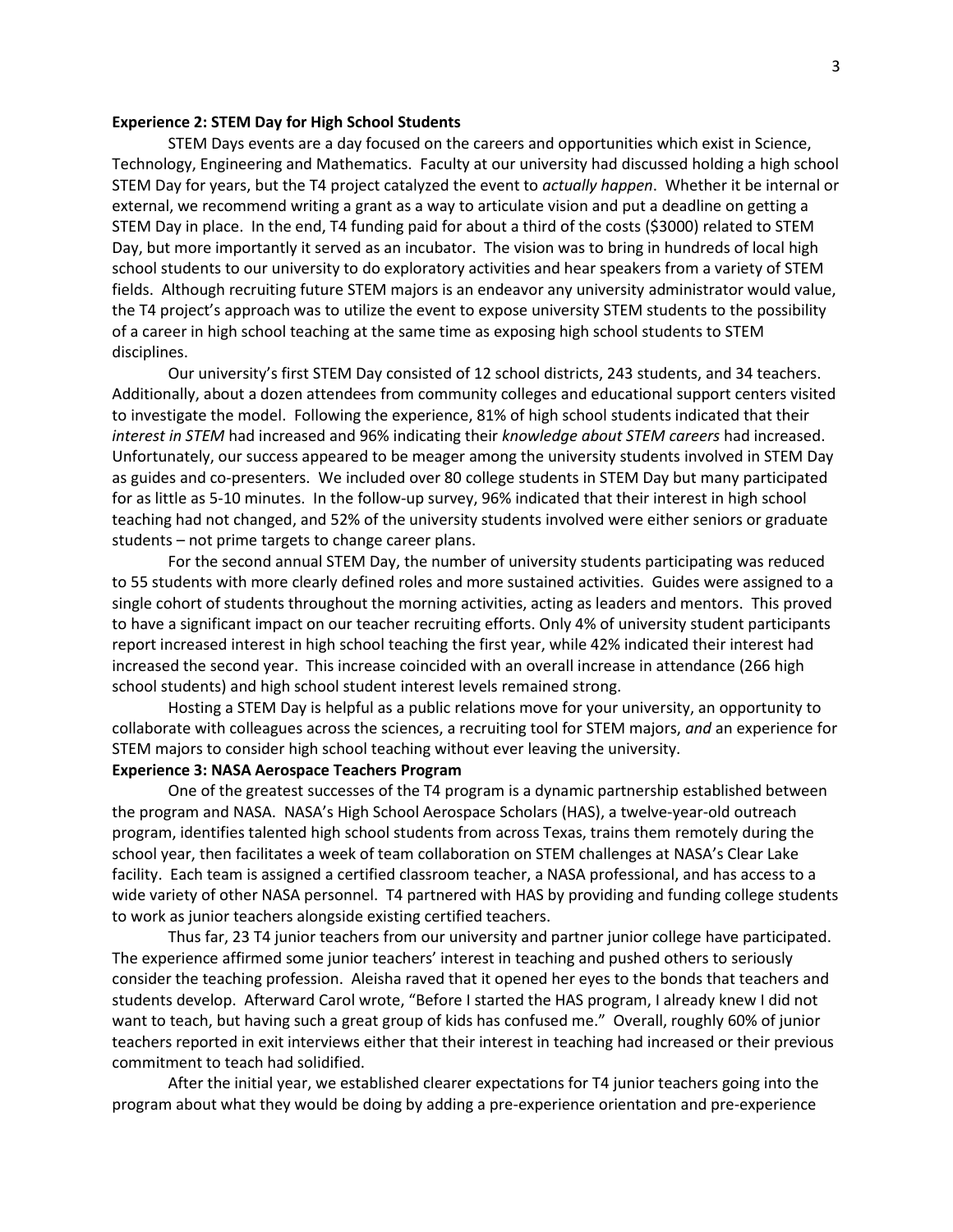training with a faculty mentor. In the first year, we had several performance issues with junior teachers, but clarifying expectations and providing pre-experience relationship building improved performance. Each week that T4 junior teachers are at NASA, a college faculty mentor also attends the entire week to support those junior teachers and to help them process the possibility of teaching. These mentors now have extensive contact with the junior teachers they will be working with before they travel to NASA. **The Authentic Engagement Cohort Structure**

Although T4 recruiting and awareness programs proved successful, the program's largest expenditures in both time and financial resources are focused on building an authentic community of STEM educators, called T4 Scholars, a group committed to teach science or mathematics in a high needs school in exchange for mentoring and scholarships. T4 Scholars commit to four years of STEM teaching in a high needs district in exchange for a \$30,000 scholarship, pre-service mentoring and 3 years of inservice induction mentoring and support once in the classroom. (Scholars can opt to only receive \$15,000 and only commit to 2 years of teaching, but none have.) Once in the program, these students meet with university faculty and teaching mentors biweekly to discuss aspects of teaching, examine content and explore challenges for new teachers, meet with practitioners from the field (both novice and experienced), and most of all develop a supportive, sustained academic community. Regular classroom observation and reflection is an integral part of the program, as are local, regional, and national conferences. (These conference attendances are also funded through T4.)

Demographically, of the 15 T4 Scholars, 53% are first generation college students, 46% have demonstrated financial need, 13% are ethnic minorities, 67% began at community college, 67% did not originally plan to teach, 40% are male and their average GPA is 3.4.

Typical teacher preparation programs provide a variety of mentoring (by an advisor, a student teaching mentor, etc.) but often these mentors do not communicate or even know each other. Similarly, school district administrators routinely assign mentors to new faculty, but these mentors (and their commitment level) can fluctuate and will terminate should the teacher change districts. Our mentorship is different. It begins at least four semesters before a future teacher graduates college; the same mentor follows the T4 cohort through teaching internship, student teaching, and in-service teaching. Even if the teacher changes districts in the second or third year, the mentor will not change which allows for a more authentic, sustained community of practice in which self-reflection, collaboration, and stronger confidence in one's teaching ability can flourish.

Predictably, this sustained academic community centered on a shared vocational interest has developed into a "family" as our T4 Scholars call themselves. In addition to biweekly meetings, online discussion, and travels to conferences and events, T4 Scholars began requesting opportunities to spend time together socially as well – bowling, dinner, a camping trip. Gathered in a coffee shop with 13 other prospective teachers, Carl captured it aptly: "I don't have anyone else in my life who I can talk to on [this] level – You all understand my passion."

Although formally unrelated to the T4 program, four T4 Scholars have recently begun a student organization called Passion Driven Teachers which targets college students considering STEM teaching. One of their stated goals is to share the STEM teaching community they experience with those outside the T4 program. By their second meeting, they had 30 attendees – predominantly individuals unassociated with T4. For gifted young academics lacking support systems who want to make a great contribution with their lives, our program has turned aout to be a special haven. **Replication**

As of September 2010, there were 935 active TEACH Grant institutions nationally (H. Myers-Wright, personal communication, September 30, 2013). Students at these institutions are already contractually obligated to teach, and our universities already have the students' information. We believe that there is tremendous national potential for successful integration of scholarship, teacher observation, and reflection into the pre-service teaching community using TEACH grants and similar funding sources.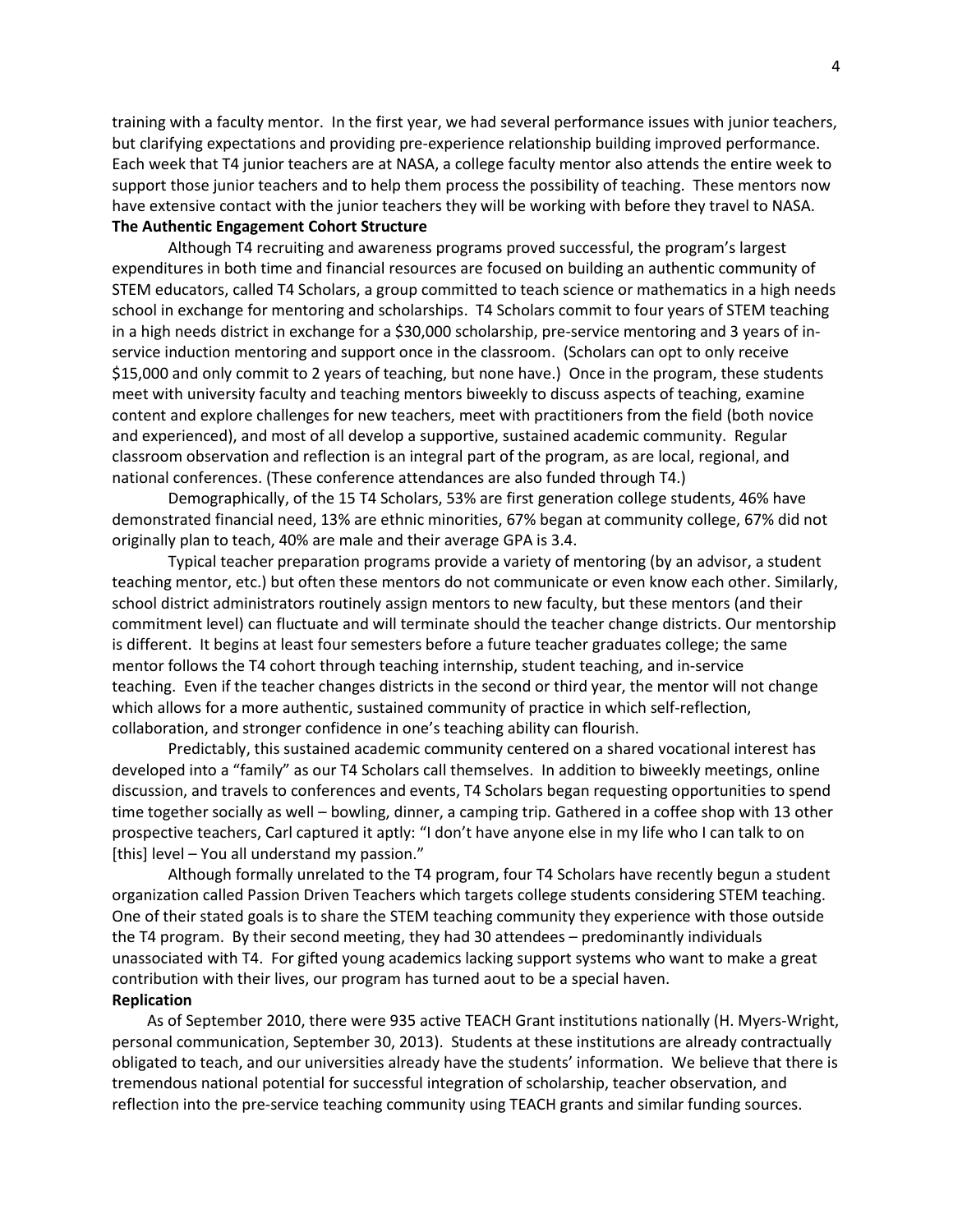What has been lacking is a cohesive network tying these aspiring teachers into the STEM teaching community. As an example, at our university 160 students received the TEACH Grant in the 2011-2012 school year (obligating them to teach), but since the inception of the TEACH grant, no one has made an effort to put all these students in touch with each other. The onus is on university faculty to harness the passion that those committed to teaching already have and introduce them to an authentic teaching community.

Replicating our university's teaching experience opportunities is also a tractable task: STEM Day is an excellent university endeavor that also serves recruiting. A job shadow simply requires sustained coordination with a cohort of highly qualified classroom teachers – relationships that will serve the university in a variety of projects. Finally, finding an existing experiential high school science program and offering additional adult supervisory support serves both university purposes and secondary programmatic needs.

### **Conclusion**

The 2010 executive report by the President's Council of Advisors on Science and Technology recommended that our nation "recruit and train 100,000 great STEM teachers over the next decade who are able to prepare and inspire students" (page 12). The T4 program is one replicable model for accomplishing this task, increasing interest in STEM and in STEM teaching through the introduction of STEM Day for High School Students, our Master Teacher Job Shadow, NASA Aerospace Teacher Program, and the T4 Scholar Program. The most essential ingredient, however, is simply to start somewhere.

What strengths does your institution have that will support the effort? Ours was the cache of Master Teachers who were waiting for us to include them in the process. They now play a role in nearly all of the T4 recruiting and retention efforts. We foresee a day when our T4 scholars are members of our list of Master Teachers. Once you identify your niche, you too will be amazed at the students and Master Teachers who are awaiting your invitation to become a part of a vibrant and passionate STEM teaching community.

## **References**

AACTE. (2013) *A report from AACTE's Professional Education Data System (PEDS).* Washinton, DC. Allen, M.B. (2005). Eight questions on teacher recruitment and retention: What does the research say? Retrieved from Education Commission of the States website:

[http://www.ecs.org/html/educationissues/teachingquality/trrreport/home/TeacherRecruitmen](http://www.ecs.org/html/educationissues/teachingquality/trrreport/home/TeacherRecruitmentRetention.pdf) [tRetention.pdf](http://www.ecs.org/html/educationissues/teachingquality/trrreport/home/TeacherRecruitmentRetention.pdf)

- Darling-Hammond, L. & Sykes, G. (2003). Wanted: A national teacher supply for education: The right way to meet the "highly qualified teacher" challenge. *Education Policy Analysis Archives*, *11*(3), pp. 1- 55.
- Morgan, M.M. & Kritsonis, W.A. (2008). A national focus: The recruitment, retention, and development of high quality teachers in hard-to-staff schools. *National Journal for Publishing and Mentoring Doctoral Student Research*, *5*(1), 1-6.
- National Academy of Sciences, National Academy of Engineering, and Institute of Medicine. (2010). *Rising Above the Gathering Storm, Revisited: Rapidly Approaching Category 5*. Washington, DC: National Academies Press.
- National Research Council. (2011). *Successful K-12 STEM education: Identifying effective approaches in science, technology, engineering, and mathematics*. Washington, D.C.: National Academies Press.
- President's Council of Advisors on Science and Technology. (2010). *Prepare and inspire: K-12 education in science, technology, engineering, and math (STEM) for America's future*. Washington, DC: Executive Office of the President.